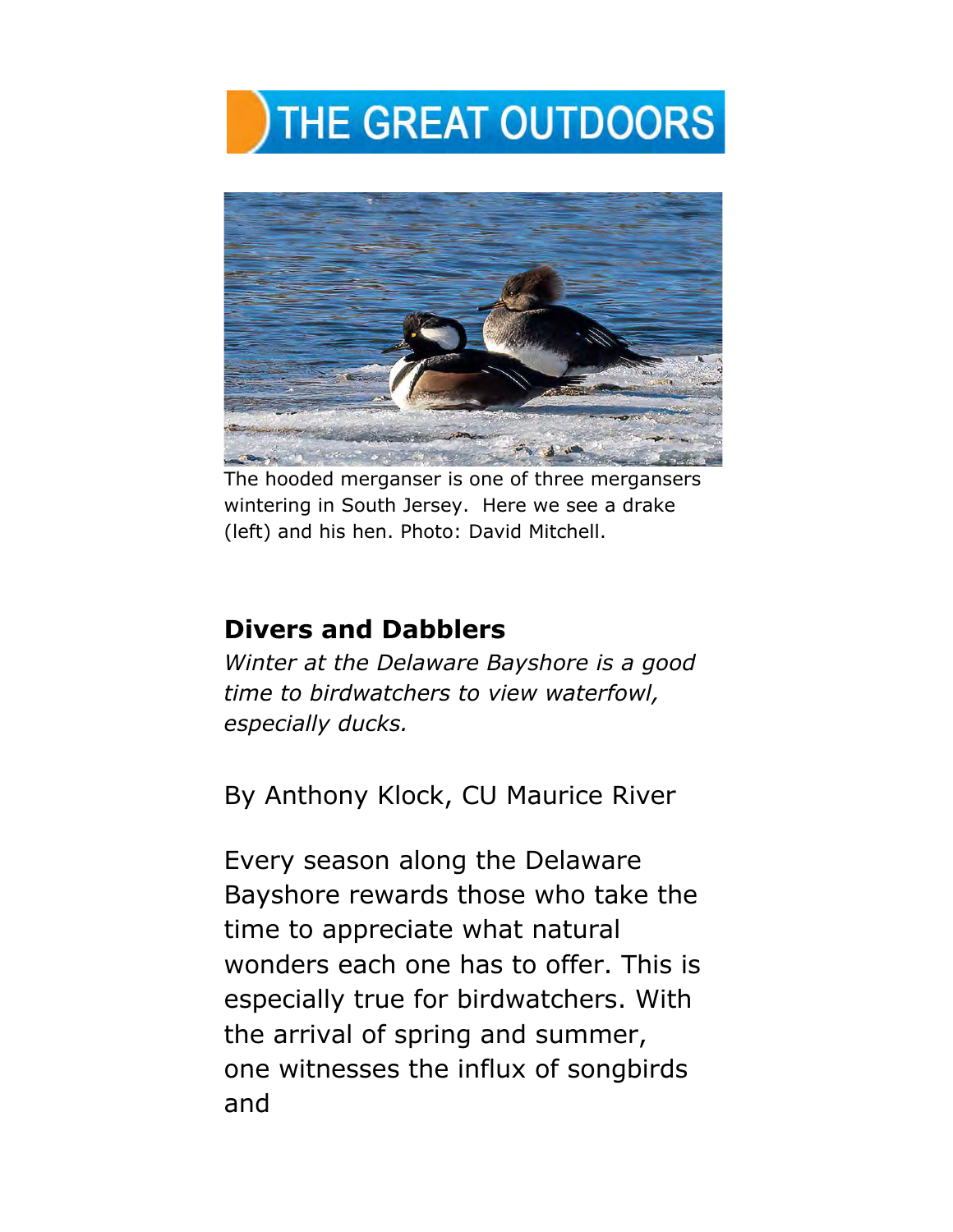shore birds from their wintering grounds in the tropics to breeding territories here in the middle latitudes, or even much further north in the Arctic. Autumn's gusty cold fronts and northwest winds usher in the hawks and other raptors following the coast or mountain ridges and riding the winds to the south. This season, winter, is a special time for those of us who prize waterfowl, particularly ducks. Our region provides wintering habitat for over two dozen species of ducks, joining those who make their homes along the Delaware Bayshore yearround.

There are two obvious distinctions among the ducks commonly encountered in South Jersey: they are the dabblers versus the divers. Dabbling ducks, including the American black duck, mallards, northern pintails, and American shovelers, feed on the surface and tip their heads into the water, stretching their necks to reach their desired food along the bottom. You often see them, heads submerged, with their rear ends sticking comically straight up out of the water. These birds are uniquely adapted to take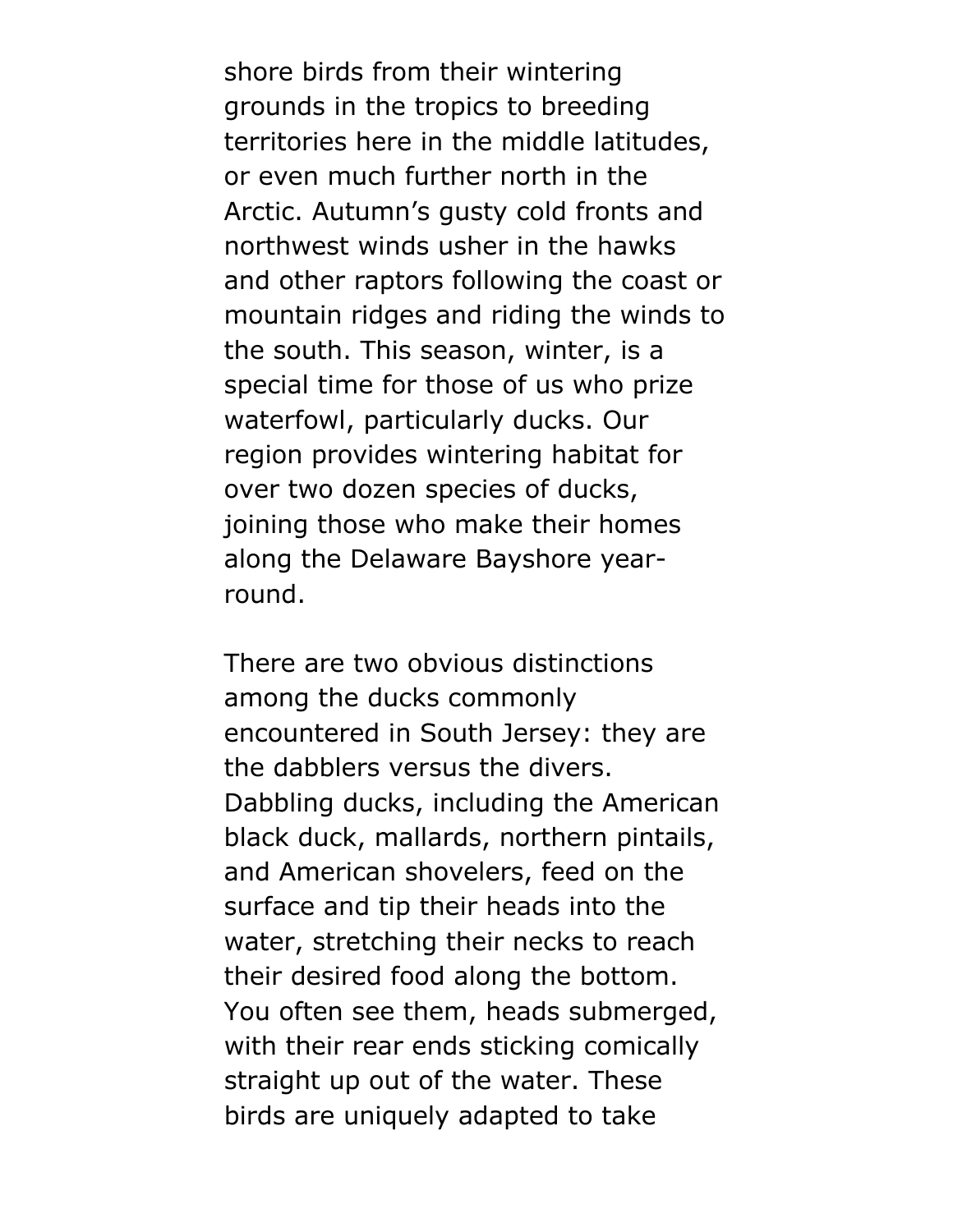advantage of food resources located in shallow ponds, along grassy stream banks, or even in tidal saltwater marshes. Dabblers are opportunistic and omnivorous feeders. They will eat seeds, roots, stems, grain, aquatic plants and insects, crustaceans, mollusks, and some small fish. Many of these ducks breed in the upper Midwest of the US and south-central Canada in a region commonly referred to as the "Prairie Pothole," because of the many small ponds and wetlands scattered throughout the area.



In the shallow of a pond dabbing ducks like these mallards can feed on the bottom. Photo: Clay Sutton, Waterfowl and Raptor Survey.

Diving ducks, on the other hand, completely submerge themselves to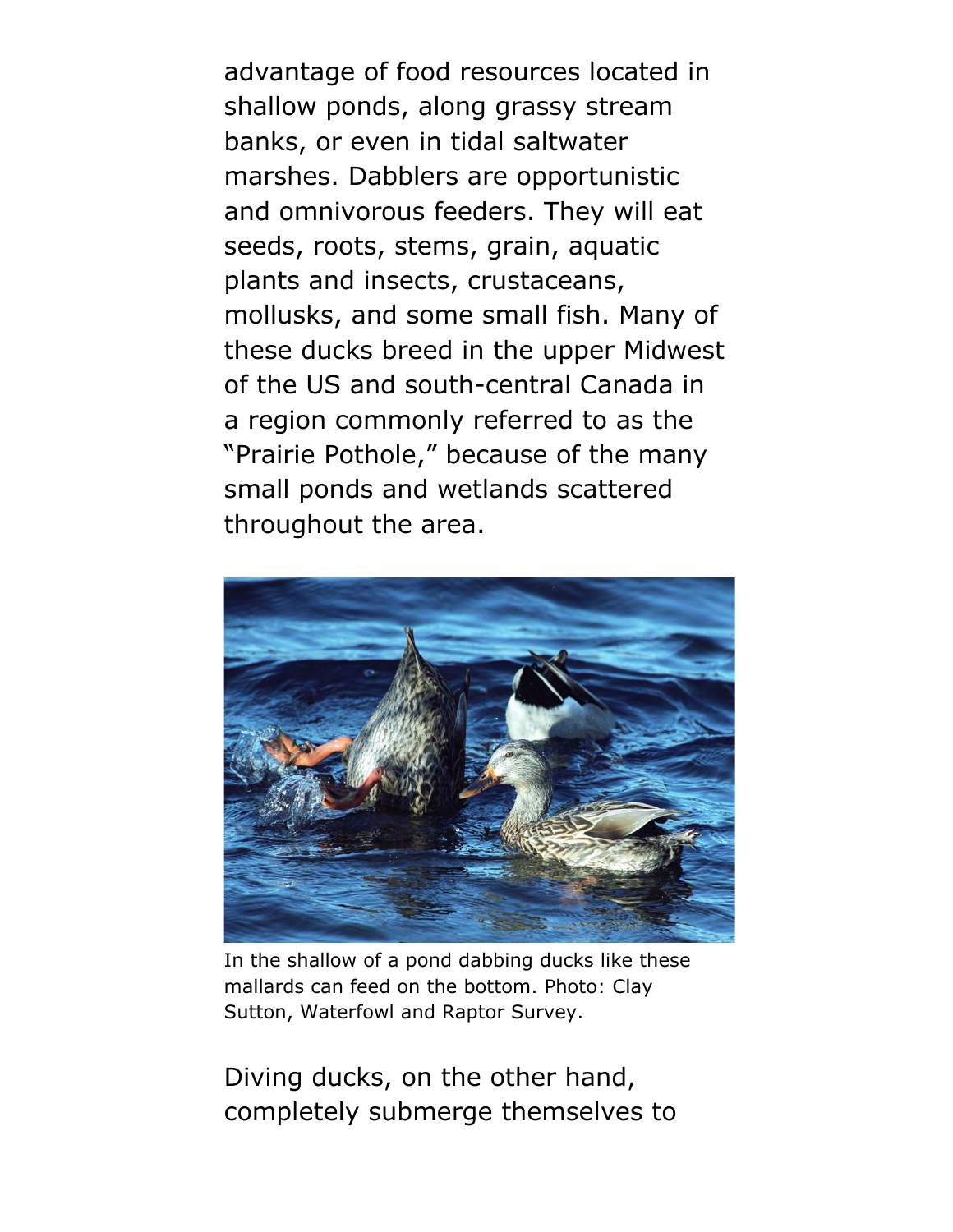feed on seaweeds, mollusks, fish, or the invertebrates abundant in our rivers, in the Bay, or out in the open ocean. Examples of some of our diving ducks include the mergansers, scoters, scaup, longtails, and the ubiquitous bufflehead. Most of our diving ducks breed fairly far to the north, ranging from the Boreal Forests of Canada up to the high Arctic.

The feathers of all birds are barbed, permitting them to essentially zip shut to protect the skin beneath. Both dabbling ducks and diving ducks have waterproof feathers that are adapted to ensure their survival in the harsh conditions common throughout the winter in South Jersey. When a mallard or other dabbler is on the water, its wings are tucked in close to the body, while feathers from its flanks will cover part of the wings. The result is a completely waterproof bottom and sides, similar to that of a boat. The feathers of the scoter and other diving ducks are also specially adapted to stop water from being forced through the gaps in the feathers to reach the skin. Feathers are more closely barbed which means they have the ability to close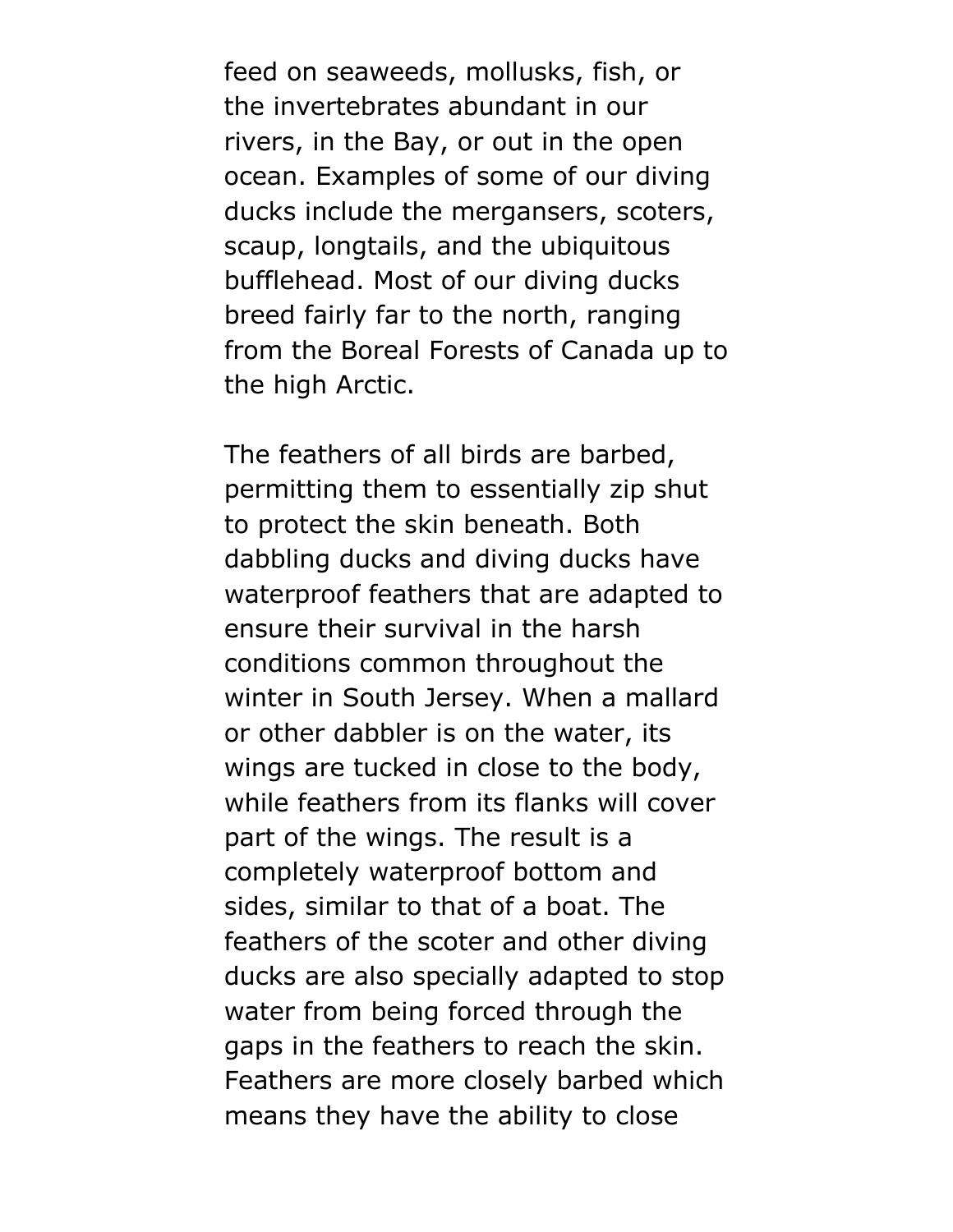fairly tightly, preventing water droplets from penetrating between them despite the substantial water pressures that these ducks experience while diving.

Interestingly, ducks' legs and feet do not have feathers on them, so they are directly exposed to the frigid water. However, the blood vessels in their legs are so intertwined that the blood being pumped from the heart to these extremities can indirectly transfer upwards of 80 percent of its warmth to the blood vessels that bring blood back to the heart. This aids in maintaining critical core body temperature and, additionally, their legs and feet are not as cold as they might be otherwise.

The American Black Duck is a keystone species that breeds along the Delaware Bayshore, although recent surveys have shown a worrying decline in numbers throughout its traditional range. Easily identified by its raucous quack, when flushed the adult males appear uniformly dark with silver underwings. Black ducks typically prefer to breed in wooded habitats near ponds and streams. These dabblers' dietary habits shift seasonally but they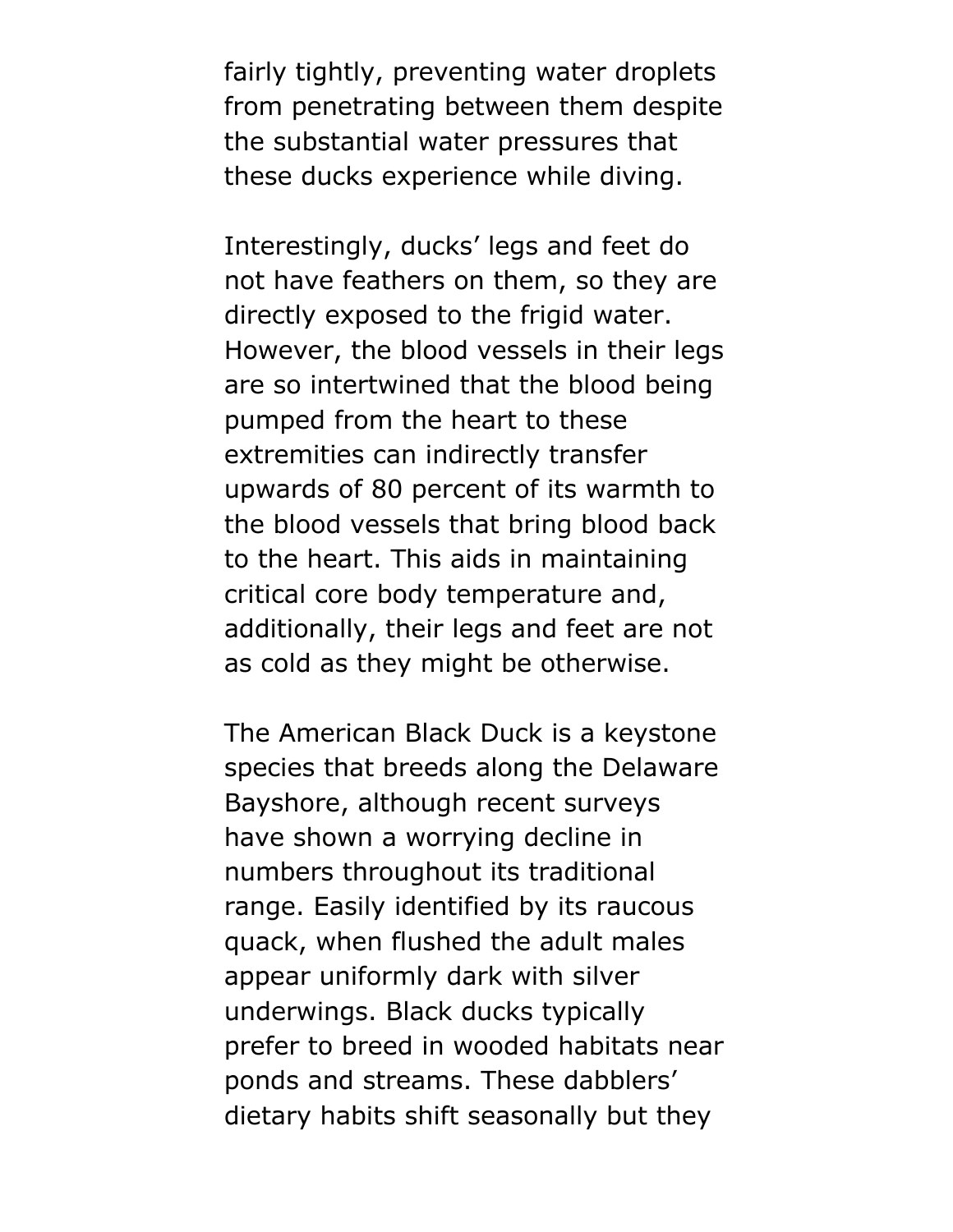rely on aquatic plants as a mainstay. The Black Duck's genetic similarity to the more promiscuous Mallard Duck has resulted in a substantial amount of mixing, causing sterile offspring, which could prove to be a long-term detriment to the survival of this species.



The American black duck is one of our region's few yearround resident ducks. Photo: Author.

The smallest dabbling duck found in our wetlands is the Green Winged Teal. The drakes display a striking green mask from their eyes to the backs of their heads. Both sexes will flash a bright green speculum patch on their upper wing in flight, and they give off more of a whistle than the traditional duck's quack. Interestingly their bills have comb-like structures called "lamellae,"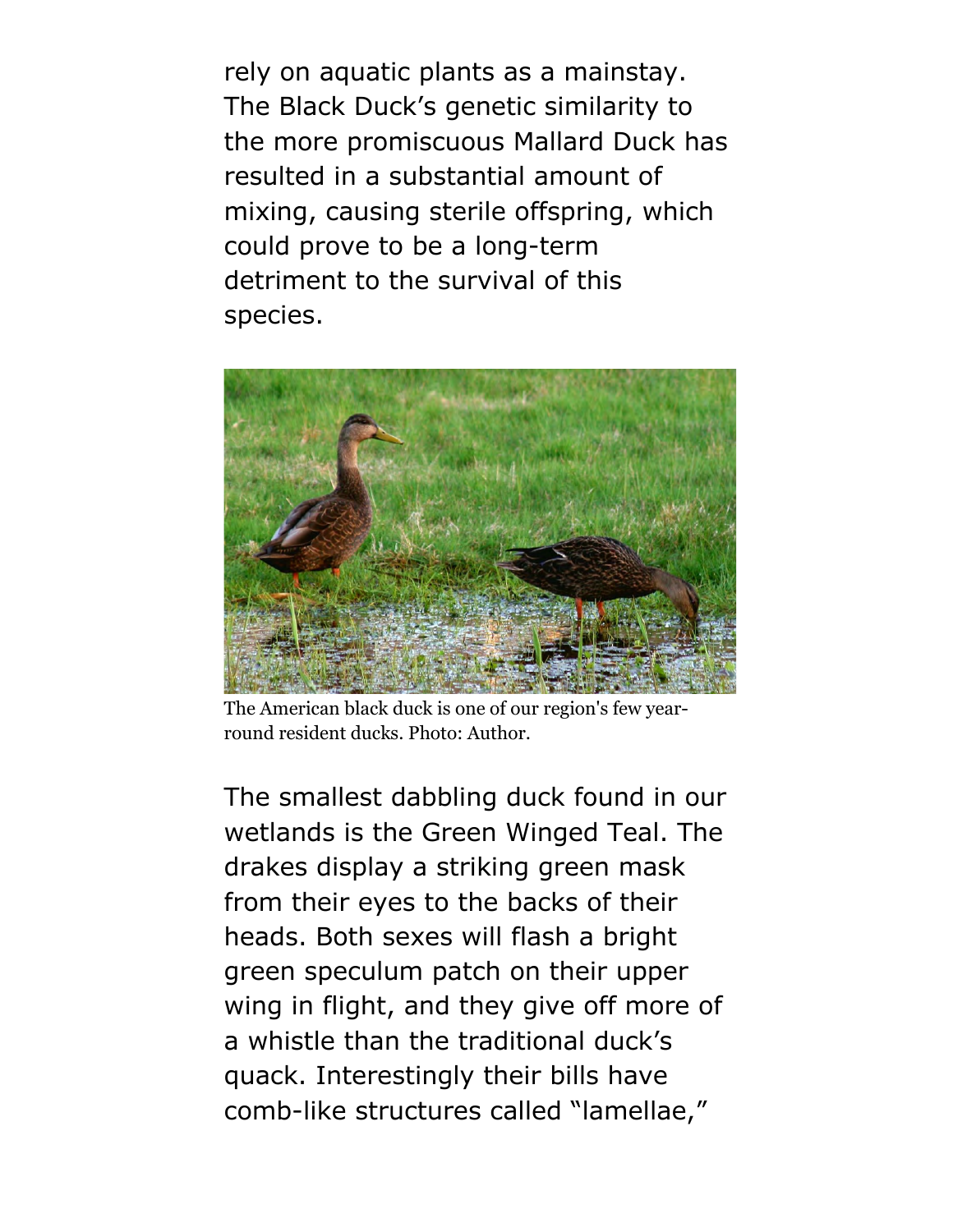which allow them to filter smaller invertebrates from the water than can other species of dabbling ducks.



The green winged teal can be recognized from a distance by a prominent yellow rump patch and rapid shallow wing beats when in flight. Photo: Brian Johnson.

One of our more commonlyencountered small ducks are the buffleheads. These diminutive diving ducks with oversized bulbous heads are cavity nesters that are almost completely dependent on Northern Flickers for suitable nest sites, although they will readily take to nest boxes. Buffleheads breed in the Boreal Forest of Canada and spend the winters in our marshes, tidal creeks, and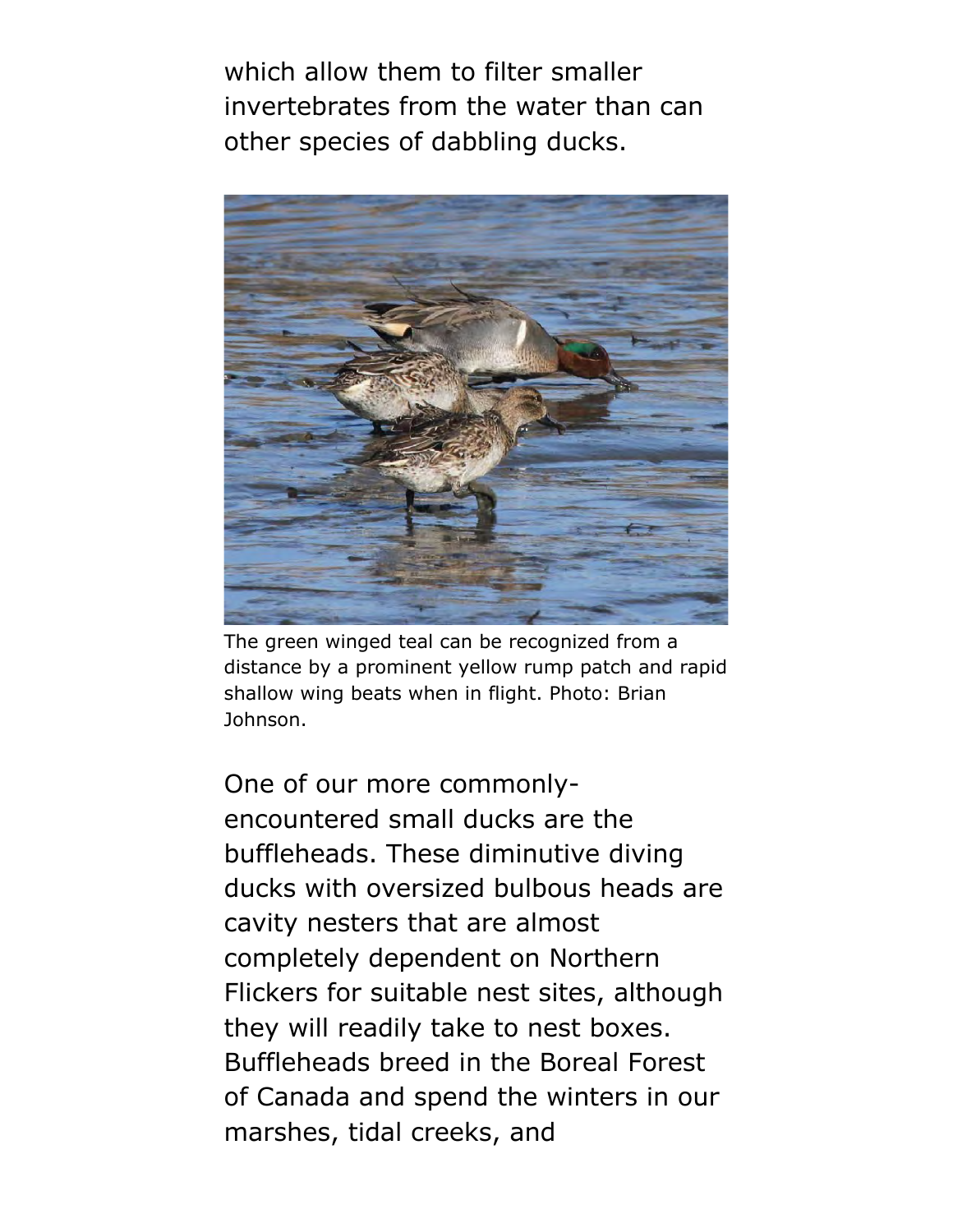impoundments. During their short 12 to 25-second dives bufflehead hunt for aquatic invertebrates, crustaceans, and mollusks; they will typically swallow their food while still underwater. Later in the season, watch for the lively courtship displays which often involve a lot of head bobbing, splashing, and vocalizing.



Bufflehead ducks are often the first of divers to arrive in the fall and the last to leave in the spring. Photo: Rick Leche.

Our last duck for discussion is the hooded merganser, one of three merganser species which winter in our area. Drakes have a distinctive retractable "hood" which they readily flash. The hen's hood is brown but very reminiscent of the male's. All mergansers are divers and capture fish in their thin serrated bills. Hooded mergansers, however, have a more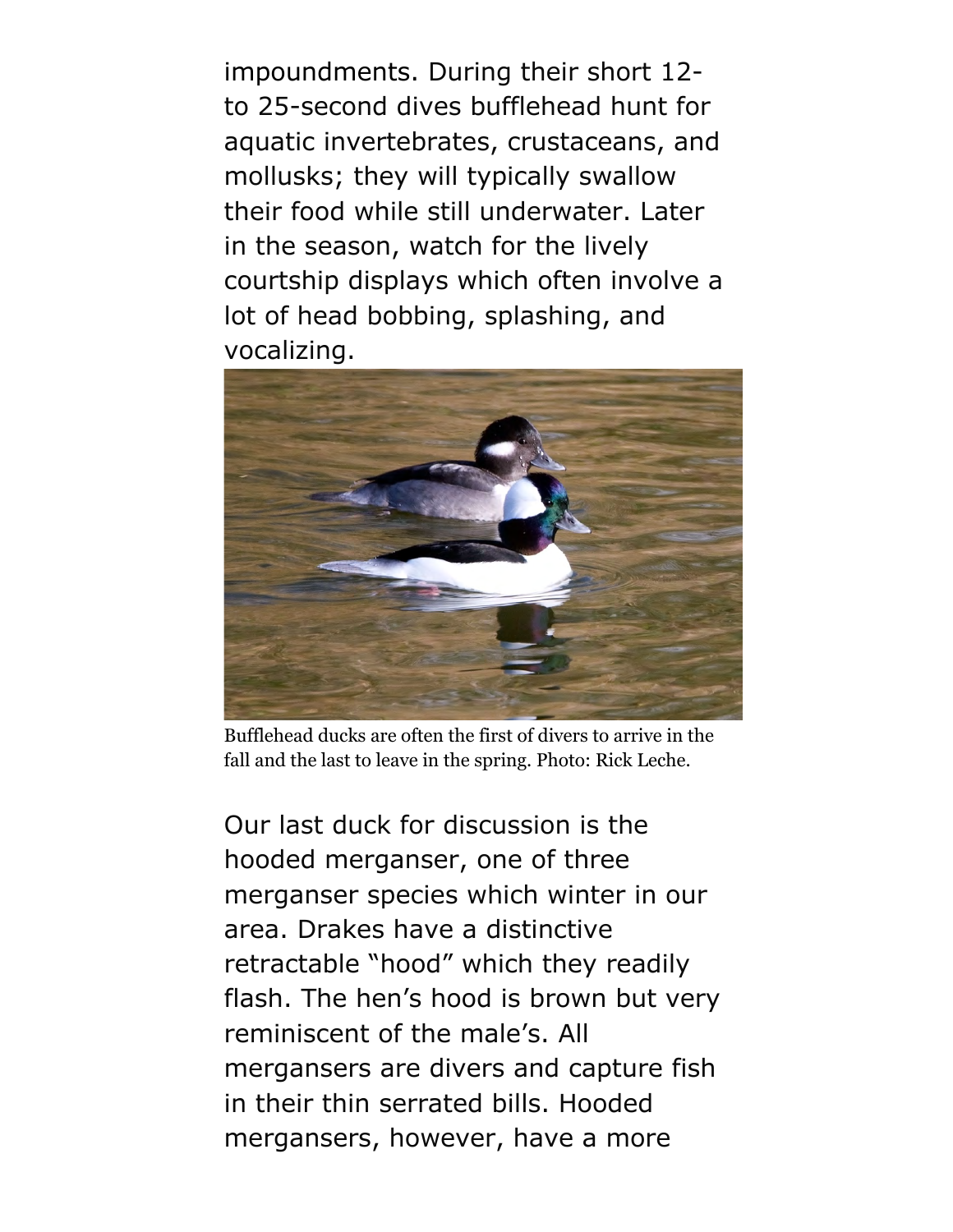varied diet than the others and will take crustaceans, particularly crayfish. Their eyes are adapted to seeing underwater and they capture their prey by sight.



The aptly named Harlequin duck can sometimes be seen off of the Avalon seawall but is more dependably spotted at Barnegat Light. Photo: Author.

Some of the best places to locate these ducks and many more include Cape May Point State Park. The ponds there often have a great diversity of species. The Avalon seawall often has ducks diving among the rocks. Tuckahoe and Corbin City Game Preserves host large concentrations of dabbling ducks, especially Northern Pintails, Black Ducks, and American Wigeon. Visit the Bayshore Center at Bivalve alongside the Maurice River for rafts of scaup,